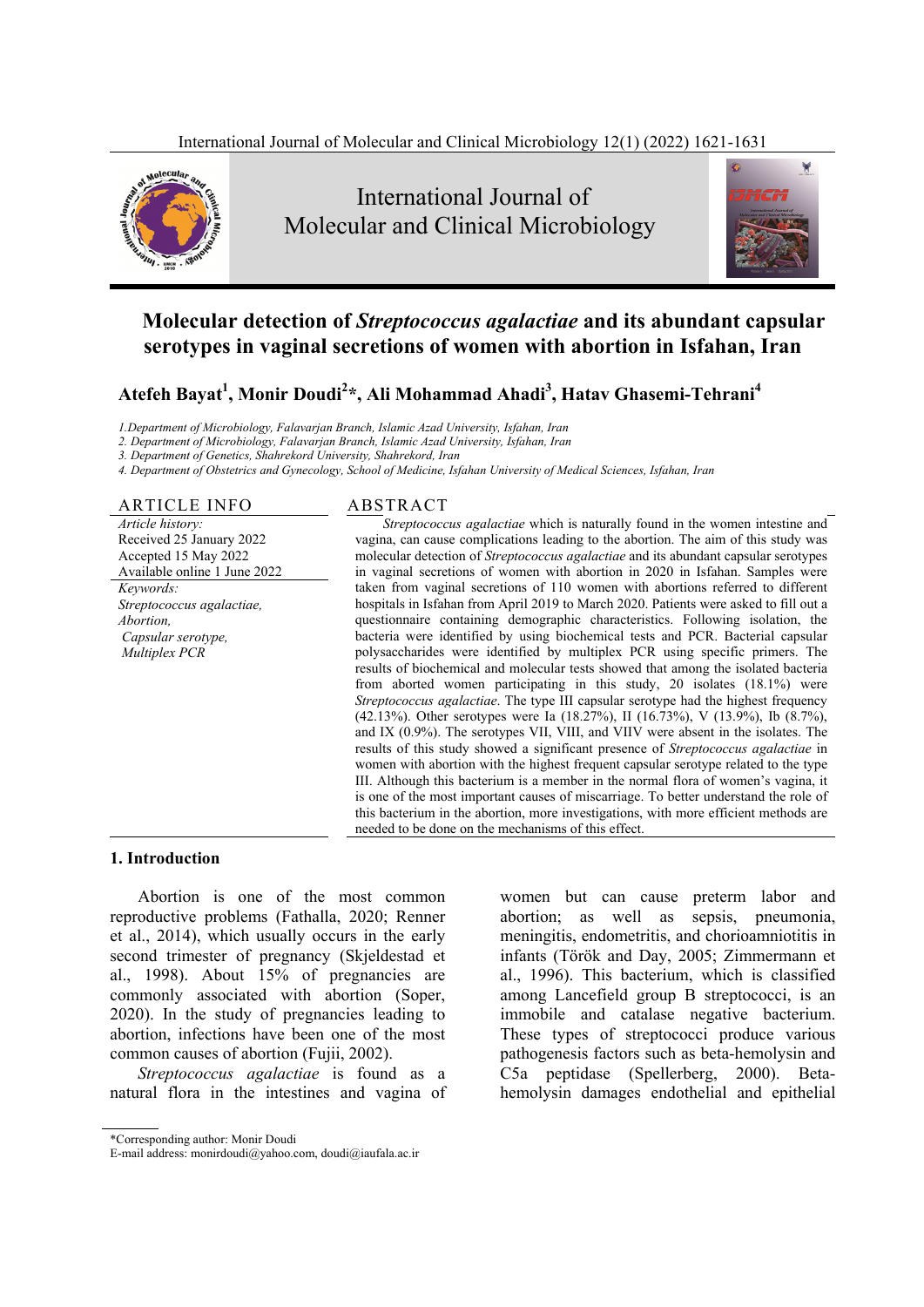cell membranes, and the enzyme c5a peptidase breaks down the complement protein c5a, delaying the defense of macrophages and neutrophils (Cole, 1990). The capsule of *Streptococcus agalactiae* also lets the microorganism to escape from the immune system and disrupts phagocytosis (Edwards and Baker, 2015). Capsule antigens play an important role in the classification of group B streptococci (GBS) and are therefore classified into 9 serotypes Ia, Ib, II to VIII (Yang et al., 2021).

One of the most important methods to prevent *Streptococcus agalactiae* infection is vaccination. Many attempts have been made to produce effective vaccines against this infection (Tizard, 2021). Due to the high presence of group B streptococci serotypes in many geographic regions, and the presence of some serotypes in specific areas; continuous monitoring and extensive epidemiological studies are required on the distribution of capsule serotypes in order to optimally design specific antigen-containing vaccines (Melin, 2011).

Several methods have been used to determine the capsular serotypes in group B streptococci. Conventional methods are generally costly and time consuming, and require a high titer of serotype-specific antigen. Another problem is the existence of isolates that have recently increased dramatically but cannot be categorized by routine methods (Rodrigues Pereira et al., 2020). The use of molecular techniques is very practical and effective due to their high speed and specificity for the detection of *Streptococcus agalactiae* isolates and its capsular antigens (O'Higgins et al., 2014). The aim of this study was to molecularly investigate the frequency of *Streptococcus agalactiae* and to determine its most abundant capsular serotypes in vaginal secretions of aborted women in Isfahan, Iran.

#### **2. Materials and Methods**

#### *2.1. Sampling*

This descriptive-analytical study was performed in a period of 12 months, from April 2019 to March 2020. After obtaining ethics permits, 110 samples of vaginal secretions were collected from women with abortion, referred to medical centers in Isfahan and 110 samples were taken from healthy pregnant women without reproductive problems were collected.

Demographic information of each patient including history of abortion, history of underlying diseases, abnormal weight gain, vitamin D level, and the history of stress was recorded at the time of sampling. Vaginal specimens were taken with sterile swabs from the middle third of vagina (Ghazvini and Keikha, 2021) and transferred to the microbiology laboratory in Islamic Azad University, Falavarjan branch, in a tube containing sterile normal saline.

### *2.2. Isolation and biochemical identification of bacteria*

Samples were first cultured on Todd Hewitt broth (Merck, Germany) and incubated for 24 h at 37 °C (Melin, 2011). Then the bacterial suspension was inoculated into blood agar medium (Merck, Germany) containing 5% sheep blood and incubated at 37 °C for 24 h, in an anaerobic jar with  $5\%$  CO<sub>r</sub> (Shetty et al., 2016). To identify *Streptococcus* spp., colonies were analyzed based on microscopic morphology, Gram staining, capsule formation, type of hemolysis, catalase reaction, Coagulase reaction, Voges–Proskauer reaction, Christie Atkins Munch Petersen (CAMP) reaction, hippurate hydrolysis, , and resistance to bacitracin disk (Lin et al., 2006; Ghazvini and, Keikha, 2021). After microbiological and biochemical analusis, molecular identification test was performed.

#### *2.3. DNA extraction*

After purification of bacteria on blood agar medium, single colonies were inoculated into Mueller Hinton broth (Merck, Germany) and incubated at 37 °C for 18 h. In the next step using DNA extraction kit (Arongene Pars, Iran, catalog No. AGNB102), according to the manufacturer protocol.

#### *2.4. Molecular identification of Streptococcus agalactiae among the isolates*

Specific primers were designed to amplify the 16S rRNA gene in the studied bacteria (Table 1). To do this, the gene sequence was first homologically evaluated using the ClustalW server and the primers were designed by Gene runner V. 6.5.52. beta 64 software. In the next step, 1 μl of the extracted DNA (containing 0.5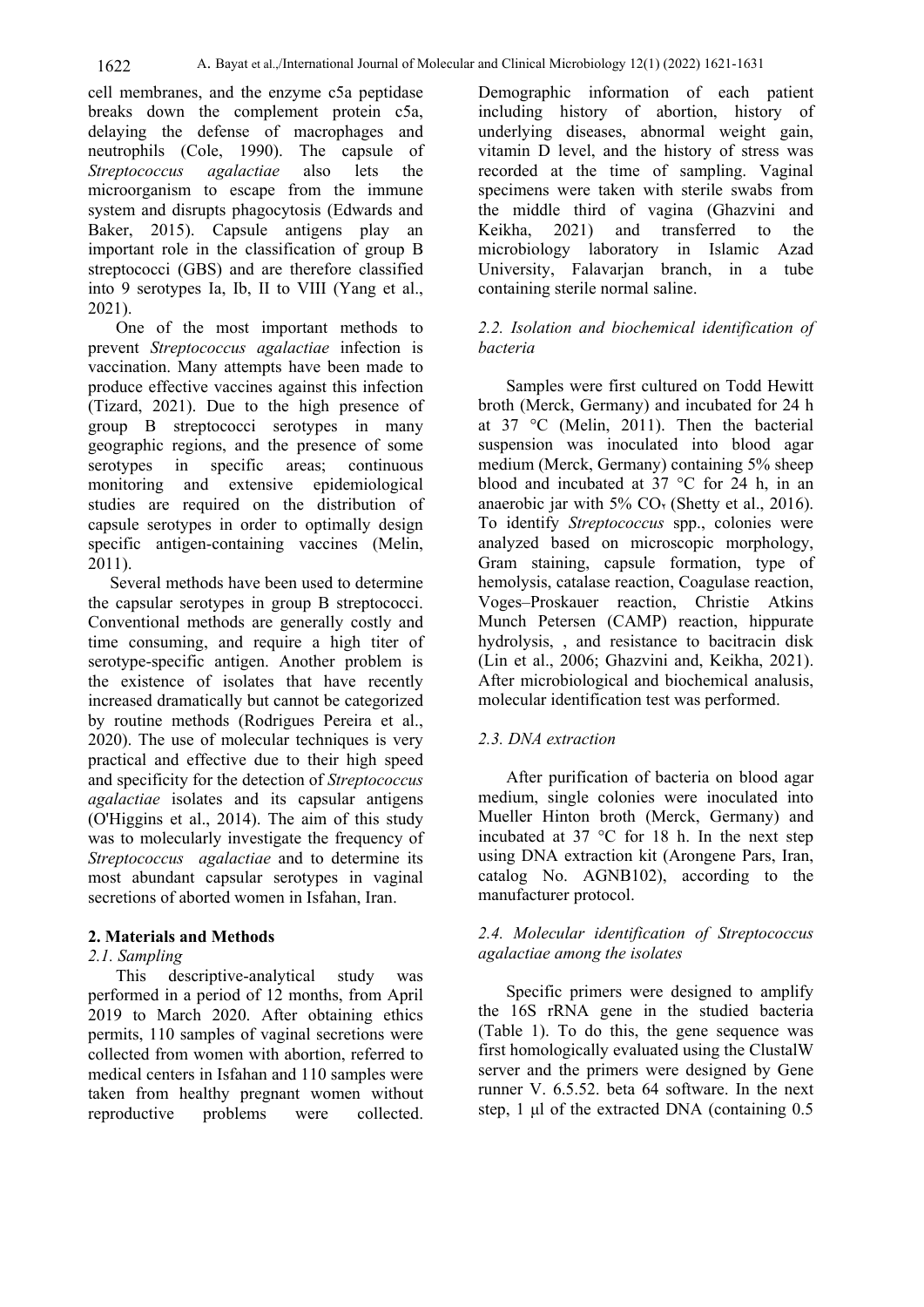µg of the purified DNA) was added to a PCR mixture (CinnaClone, Iran) containing 1X PCR buffer,  $1.5 \text{ mM MgCl}_2$ ,  $200 \mu \text{M dNTP mix}$ ,  $0.4 \mu$ µm of each forward and reverse primers and 1 unit of Taq DNA polymerase enzyme. The reaction was performed at a thermal condition including one step at 95 °C for 5 min followed by 35 cycles including 94 °C for 35 s, 58 °C for 35 s, and 72 °C for 30 s, ended with one final step at 72 °C for 5 min. The reaction was done in a thermocycler (Boecco, Germany, model TC SQ). PCR products were detected by 1% agarose gel electrophoresis using green viewer fluorescent dye, then visualized on a UV light at the wavelength of 254 nm in a gel

documentation system (Fard Azma, Iran, model FG 2). To confirm the size of PCR products, the experiment was repeated in SDS polyacrylamide gel electrophoresis (SDS PAGE) by staining with  $AgNO<sub>3</sub>$  (Merril, 1990).

### *2.5. Molecular identification of capsular polysaccharide*

To identify the capsular polysaccharide type in Streptococcus agalactiae isolates, multiplex PCR method was performed on the bacterial purified DNA using specific oligonucleotide primers presented in Table 2, and PCR temperature program shown in Table 3.

**Table 1.** The characteristics of the designed primer pairs for molecular identification of Streptococcus agalactiae

| Primer | Sequence                                      | <b>Sequence length (bp)</b> | <b>Target Gene</b> | <b>Design</b> |
|--------|-----------------------------------------------|-----------------------------|--------------------|---------------|
|        | GGAGCAGAAGTGACAGGTGG<br>GTGCTGATCCGCGATTACTAG | 332                         | $16S$ rRNA         | This study    |

**Table 2.** Primer pairs used for Streptococcus agalactiae serotyping based on capsular antigen coding genes amplification by multiplex PCR(Poyart et al., 2008).

| <b>Primer</b><br><b>Sequence</b><br><b>Target gene</b><br><b>Sequence</b><br>references<br>length (bp)<br>name<br>$la-F$<br>GGTCAGACTGGATTAATGGTATGC<br>$cps$ $1$ $a$ $n$<br>521<br>(Zhang et al., 2018)<br>GTAGAAATAGCCTATATACGTTGAATGC<br>$la - R$<br>$cps$ <i>lah</i><br>$Ib-F$<br>TAAACGAGAATGGAATATCACAAACC<br>cps 1bj<br>770<br>(Zhang et al., 2018)<br>$Ib-R$<br>GAATTAACTTCAATCCCTAAACAATATCG<br>cps 1bj<br><b>GCTTCAGTAAGTATTGTAAGACGATAG</b><br>$II-F$<br>cps 2k<br>Boonyayatra et al.,<br>397<br>$II-R$<br>TTCTCTAGGAAATCAAATAATTCTATAGGG<br>2020)<br>cps 2k<br>III-F<br><b>TCCGTACTACAACAGACTCATCC</b><br>$cps \; Ia/2/3I$<br>1826<br>(Zhang et al., 2018)<br>III-R<br>AGTAACCGTCCATACATTCTATAAGC<br>$cps \; Ia/2/3j$<br>$IV-F$<br>GGTGGTAATCCTAAGAGTGAACTGT<br>$cps\ AN$<br>578<br>(Poyart et al., 2008)<br>$IV-R$<br><b>CCTCCCCAATTTCGTCCATAATGGT</b><br>$cps\ AN$<br>$V\text{-}F$<br>GAGGCCAATCAGTTGCACGTAA<br>$cps\,5O$<br>701<br>(Zhang et al., 2018)<br>AACCTICTCCTCACACTAATCCT<br>$V-R$<br>$cps\,5O$<br>$VI$ - $F$<br>GGACTTGAGATGGCAGAAGGTGAA<br>cps 61<br>487<br>(Poyart et al., 2008)<br>$VI-R$<br>CTGTCGGACTATCCTGATGAATCTC<br>cps 61<br>Emaneini et al.,<br>CCTGGAGAGAACAATGTCCAGAT<br>$VII-F$<br>$cps\,7M$<br>371<br>$VII-R$<br><b>GCTGGTCGTGATTTCTACACA</b><br>2016)<br>$cps\,7M$<br>AGGTCAACCACTATATAGCGA<br>$VIII - F$<br>cps <sub>8J</sub><br>282<br>(Zhang et al., 2018)<br><b>TCTTCAAATTCCGCTGACTT</b><br>cps <sub>8J</sub><br>$VIII-R$<br>AGGAATACCAGGCGATGAACCGAT<br>$d$ ltS- $F$<br>dlts<br>952<br>(Poyart et al., 2008)<br>TGCTCTAATTCTCCCCTTATGGC<br>$d$ ltS-R<br>dlts | amplineation by manipies I Cit(I byart et al., 2000). |  |  |
|------------------------------------------------------------------------------------------------------------------------------------------------------------------------------------------------------------------------------------------------------------------------------------------------------------------------------------------------------------------------------------------------------------------------------------------------------------------------------------------------------------------------------------------------------------------------------------------------------------------------------------------------------------------------------------------------------------------------------------------------------------------------------------------------------------------------------------------------------------------------------------------------------------------------------------------------------------------------------------------------------------------------------------------------------------------------------------------------------------------------------------------------------------------------------------------------------------------------------------------------------------------------------------------------------------------------------------------------------------------------------------------------------------------------------------------------------------------------------------------------------------------------------------------------------------------------------------------------------------|-------------------------------------------------------|--|--|
|                                                                                                                                                                                                                                                                                                                                                                                                                                                                                                                                                                                                                                                                                                                                                                                                                                                                                                                                                                                                                                                                                                                                                                                                                                                                                                                                                                                                                                                                                                                                                                                                            |                                                       |  |  |
|                                                                                                                                                                                                                                                                                                                                                                                                                                                                                                                                                                                                                                                                                                                                                                                                                                                                                                                                                                                                                                                                                                                                                                                                                                                                                                                                                                                                                                                                                                                                                                                                            |                                                       |  |  |
|                                                                                                                                                                                                                                                                                                                                                                                                                                                                                                                                                                                                                                                                                                                                                                                                                                                                                                                                                                                                                                                                                                                                                                                                                                                                                                                                                                                                                                                                                                                                                                                                            |                                                       |  |  |
|                                                                                                                                                                                                                                                                                                                                                                                                                                                                                                                                                                                                                                                                                                                                                                                                                                                                                                                                                                                                                                                                                                                                                                                                                                                                                                                                                                                                                                                                                                                                                                                                            |                                                       |  |  |
|                                                                                                                                                                                                                                                                                                                                                                                                                                                                                                                                                                                                                                                                                                                                                                                                                                                                                                                                                                                                                                                                                                                                                                                                                                                                                                                                                                                                                                                                                                                                                                                                            |                                                       |  |  |
|                                                                                                                                                                                                                                                                                                                                                                                                                                                                                                                                                                                                                                                                                                                                                                                                                                                                                                                                                                                                                                                                                                                                                                                                                                                                                                                                                                                                                                                                                                                                                                                                            |                                                       |  |  |
|                                                                                                                                                                                                                                                                                                                                                                                                                                                                                                                                                                                                                                                                                                                                                                                                                                                                                                                                                                                                                                                                                                                                                                                                                                                                                                                                                                                                                                                                                                                                                                                                            |                                                       |  |  |
|                                                                                                                                                                                                                                                                                                                                                                                                                                                                                                                                                                                                                                                                                                                                                                                                                                                                                                                                                                                                                                                                                                                                                                                                                                                                                                                                                                                                                                                                                                                                                                                                            |                                                       |  |  |
|                                                                                                                                                                                                                                                                                                                                                                                                                                                                                                                                                                                                                                                                                                                                                                                                                                                                                                                                                                                                                                                                                                                                                                                                                                                                                                                                                                                                                                                                                                                                                                                                            |                                                       |  |  |
|                                                                                                                                                                                                                                                                                                                                                                                                                                                                                                                                                                                                                                                                                                                                                                                                                                                                                                                                                                                                                                                                                                                                                                                                                                                                                                                                                                                                                                                                                                                                                                                                            |                                                       |  |  |
|                                                                                                                                                                                                                                                                                                                                                                                                                                                                                                                                                                                                                                                                                                                                                                                                                                                                                                                                                                                                                                                                                                                                                                                                                                                                                                                                                                                                                                                                                                                                                                                                            |                                                       |  |  |
|                                                                                                                                                                                                                                                                                                                                                                                                                                                                                                                                                                                                                                                                                                                                                                                                                                                                                                                                                                                                                                                                                                                                                                                                                                                                                                                                                                                                                                                                                                                                                                                                            |                                                       |  |  |
|                                                                                                                                                                                                                                                                                                                                                                                                                                                                                                                                                                                                                                                                                                                                                                                                                                                                                                                                                                                                                                                                                                                                                                                                                                                                                                                                                                                                                                                                                                                                                                                                            |                                                       |  |  |
|                                                                                                                                                                                                                                                                                                                                                                                                                                                                                                                                                                                                                                                                                                                                                                                                                                                                                                                                                                                                                                                                                                                                                                                                                                                                                                                                                                                                                                                                                                                                                                                                            |                                                       |  |  |
|                                                                                                                                                                                                                                                                                                                                                                                                                                                                                                                                                                                                                                                                                                                                                                                                                                                                                                                                                                                                                                                                                                                                                                                                                                                                                                                                                                                                                                                                                                                                                                                                            |                                                       |  |  |
|                                                                                                                                                                                                                                                                                                                                                                                                                                                                                                                                                                                                                                                                                                                                                                                                                                                                                                                                                                                                                                                                                                                                                                                                                                                                                                                                                                                                                                                                                                                                                                                                            |                                                       |  |  |
|                                                                                                                                                                                                                                                                                                                                                                                                                                                                                                                                                                                                                                                                                                                                                                                                                                                                                                                                                                                                                                                                                                                                                                                                                                                                                                                                                                                                                                                                                                                                                                                                            |                                                       |  |  |
|                                                                                                                                                                                                                                                                                                                                                                                                                                                                                                                                                                                                                                                                                                                                                                                                                                                                                                                                                                                                                                                                                                                                                                                                                                                                                                                                                                                                                                                                                                                                                                                                            |                                                       |  |  |
|                                                                                                                                                                                                                                                                                                                                                                                                                                                                                                                                                                                                                                                                                                                                                                                                                                                                                                                                                                                                                                                                                                                                                                                                                                                                                                                                                                                                                                                                                                                                                                                                            |                                                       |  |  |
|                                                                                                                                                                                                                                                                                                                                                                                                                                                                                                                                                                                                                                                                                                                                                                                                                                                                                                                                                                                                                                                                                                                                                                                                                                                                                                                                                                                                                                                                                                                                                                                                            |                                                       |  |  |
|                                                                                                                                                                                                                                                                                                                                                                                                                                                                                                                                                                                                                                                                                                                                                                                                                                                                                                                                                                                                                                                                                                                                                                                                                                                                                                                                                                                                                                                                                                                                                                                                            |                                                       |  |  |

**Table 3.** Multiplex PCR temperature program used for *Streptococcus agalactiae* serotyping based on capsular antigen coding genes (Poyart et al., 2008).

| <b>Number of cycles</b> | Time | <b>Temperature</b> | phase           |
|-------------------------|------|--------------------|-----------------|
|                         |      | 94 $\degree$ C     | Hot start       |
|                         | 45   | 94 °C              | Denaturation    |
| 40                      | 40   | 54 °C              | Annealing       |
|                         | 30   | 72 °C              | Extension       |
|                         | 10   | 72 °C              | Final extension |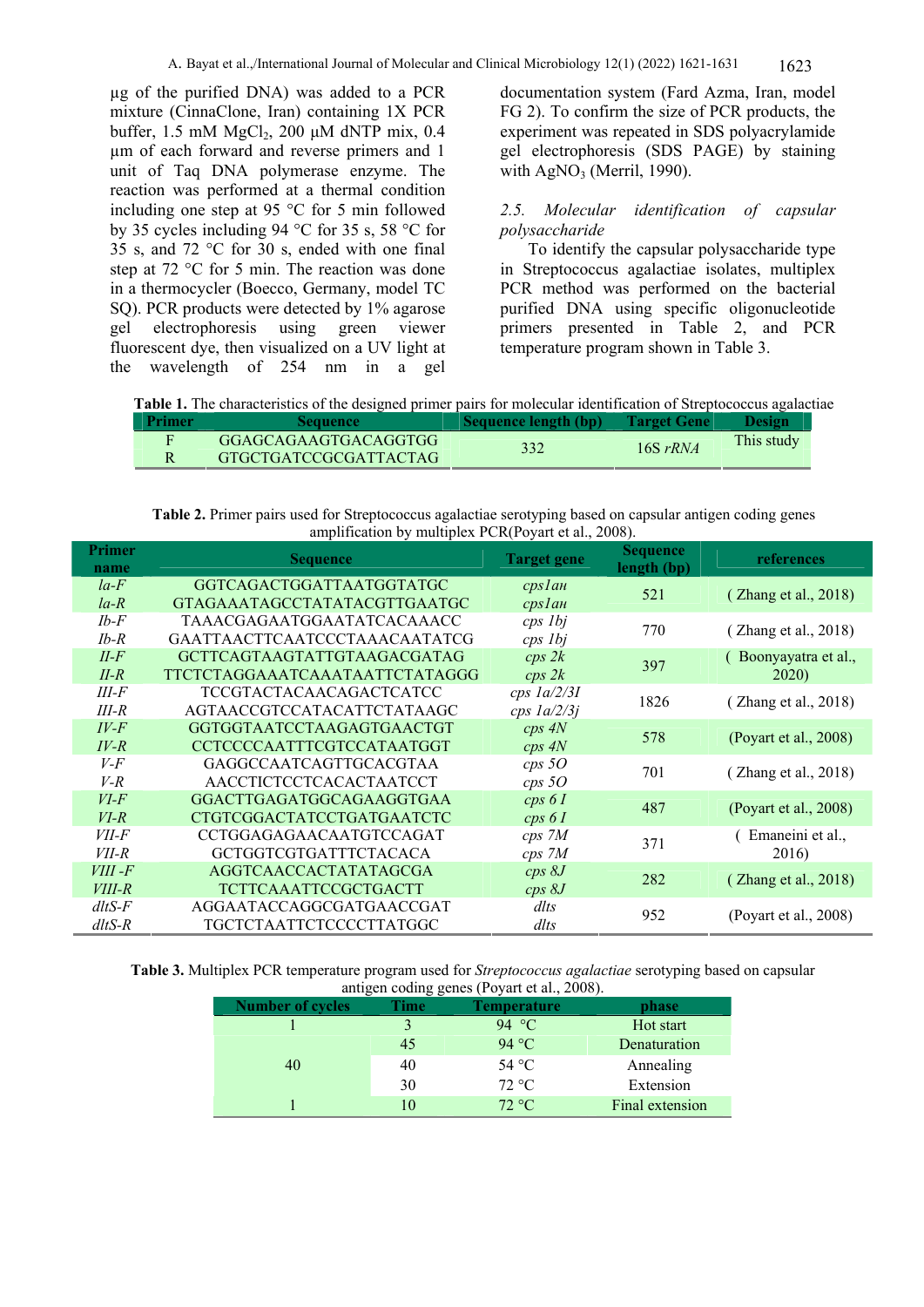# *2.6. Statistical analysis of data*

Statistical analysis of data was performed by analysis of variance (ANOVA) and t-test in SPSS 22 software.

#### **3. Results**

#### *3.1. Presence of Streptococcus agalactiae in the experimental groups*

In the present study, a total of 220 bacterial isolates were obtained from the samples. The results from the identification of bacteria based on biochemical testing are shown in Table 4. A number of 6 *Streptococcus agalactiae* isolates were detected in this study which their PCR products on 1% agarose and 10% acrylamide gels are shown in Figure 1. The results from identification methods showed that 18.1% of the isolated bacteria from the patient group and 3.6% of the isolated bacteria from the control group were *Streptococcus agalactiae* strains (Tables 5).

# *3.2. The results obtained from the statistical comparisons of demographic data in the experimental groups*

Statistical comparison of the results obtained from the demographic information of the control and patient groups is given in Table 6. Findings indicate that there is a statistically significant relationship between the history of abortion, history of underlying diseases, patient stress and low levels of vitamin D with increasing abortion rates between the two groups ( $P < 0.05$ ). Also, the rate of infection associated with abortion in the group of patients infected with *Streptococcus agalactiae* was  $1.0 \pm 5.08$  ( $P \le 0.05$ ). Statistical analysis of the data also showed that there was a significant relationship between *Streptococcus agalactiae* infection and the abortion  $(P < 0.05)$ .

|  |  |  |  | <b>Table 4.</b> The results from morphological and biochemical tests for identification of <i>Streptococcus agalactiae</i> |  |
|--|--|--|--|----------------------------------------------------------------------------------------------------------------------------|--|
|  |  |  |  |                                                                                                                            |  |

| <b>Test</b>                   | <b>Result</b> |  |  |
|-------------------------------|---------------|--|--|
| Morphology                    | Rod           |  |  |
| Gram staining                 | $\pm$         |  |  |
| Hemolysis                     | Beta          |  |  |
| Capsule                       | $^{+}$        |  |  |
| Catalase                      |               |  |  |
| Coagulase                     |               |  |  |
| VP                            |               |  |  |
| <b>CAMP</b>                   | $\pm$         |  |  |
| Hippurate hydrolysis          | $\pm$         |  |  |
| Resistance to bacitracin disk | $\pm$         |  |  |



**Figure 1.** PCR products of 16SrRNA gene amplification in 1% agarose gel (A) and 10% polyacrylamide gel (B). Lane M: 100 bp weight marker; Lanes 1-6: PCR products in 6 isolated Streptococcus agalactiae; Lanes 7 and 8: positive control (Streptococcus agalactiae ATCC12386; Lane Nc: negative control. PCR products with a 332 bp size represent the bacterium.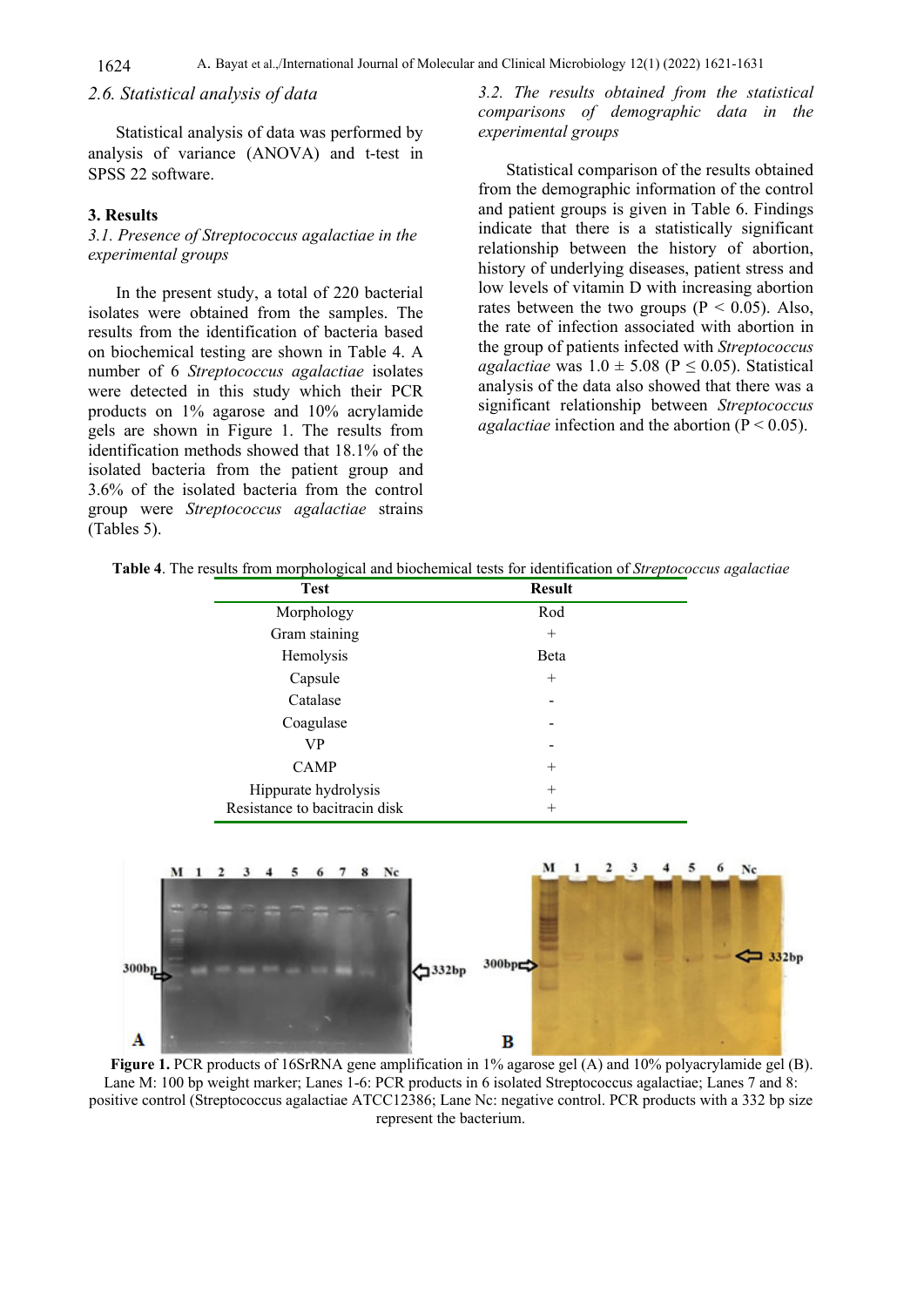3.3. *Capsular polysaccharide serotypes distribution among the isolates*

The results obtained from molecular analysis for detection of capsule serotype distribution showed that type III had the highest frequency (42.13%) among the isolates. The most other frequent serotypes were Ia, II, V, and IX. The serotypes VIIV, VIII, VII were not observed. The serotypes frequencies are illustrated in Figure 2.

| Table 5. Frequency distribution of research units based on the presence of Streptococcus agalactiae in the 2 |                |  |
|--------------------------------------------------------------------------------------------------------------|----------------|--|
|                                                                                                              | studied groups |  |

| studied groups.      |                              |                    |         |               |                   |       |                                         |                   |  |
|----------------------|------------------------------|--------------------|---------|---------------|-------------------|-------|-----------------------------------------|-------------------|--|
|                      |                              | Group              |         |               |                   |       |                                         |                   |  |
| Variable             | Result                       | Aborted<br>Control |         |               | <b>Statistics</b> | value | Odds ratio (95%<br>confidence interval) |                   |  |
|                      |                              | Number             | Percent | <b>Number</b> | Percent           |       |                                         |                   |  |
| <i>Streptococcus</i> | $\qquad \qquad \blacksquare$ | 90                 | 819     | 103           | 93.6              | 7.135 | 0.008                                   | 3.270             |  |
| agalactiae           |                              | 20                 | 18.1    |               | 6.4               |       |                                         | $(8.091 - 1.321)$ |  |

**Table 6.** The average of the results from some demographic characteristics of patients in this study.

| Indicators        |           | Streptococcus agalactiae<br>infection |         |             |            | Abortion |          |  |
|-------------------|-----------|---------------------------------------|---------|-------------|------------|----------|----------|--|
|                   |           | P<br>value                            | Control | Sample      | P<br>value | Control  | Sample   |  |
| Abnormal          |           | 0.081                                 |         | 13          | 0.180      | 57       | 47       |  |
| weight gain       | $^{+}$    |                                       |         |             |            | 53       | 63       |  |
| Employment        | Employed  | 0.056                                 |         | h           | 0.091      | 45       | 43       |  |
|                   | Housewife |                                       | ↑       | 14          |            | 65       | 67       |  |
| Underlying        | $^{+}$    | 0.030                                 |         | $\mathbf Q$ | 0.067      | 85       | 80       |  |
| diseases          |           |                                       | 2       | 11          |            | 25       | 30       |  |
| History of        | $^{+}$    | 0.009                                 | ∩       |             | 0.032      | Q        | $\Omega$ |  |
| abortion          |           |                                       | 4       | 13          |            | 102      | 96       |  |
| History of stress |           | 0.005                                 |         |             | 0.021      | 65       | 68       |  |
|                   | $^{+}$    |                                       |         | 13          |            | 45       | 42       |  |
| Vitamin D level   | Normal    | 0.037                                 |         | 6           | 0.067      | 56       | 57       |  |
|                   | Low       |                                       | 3       | 14          |            | 54       | 53       |  |



**Figure 2.** The frequencies of *Streptococcus agalactiae* serotypes among the studied patients.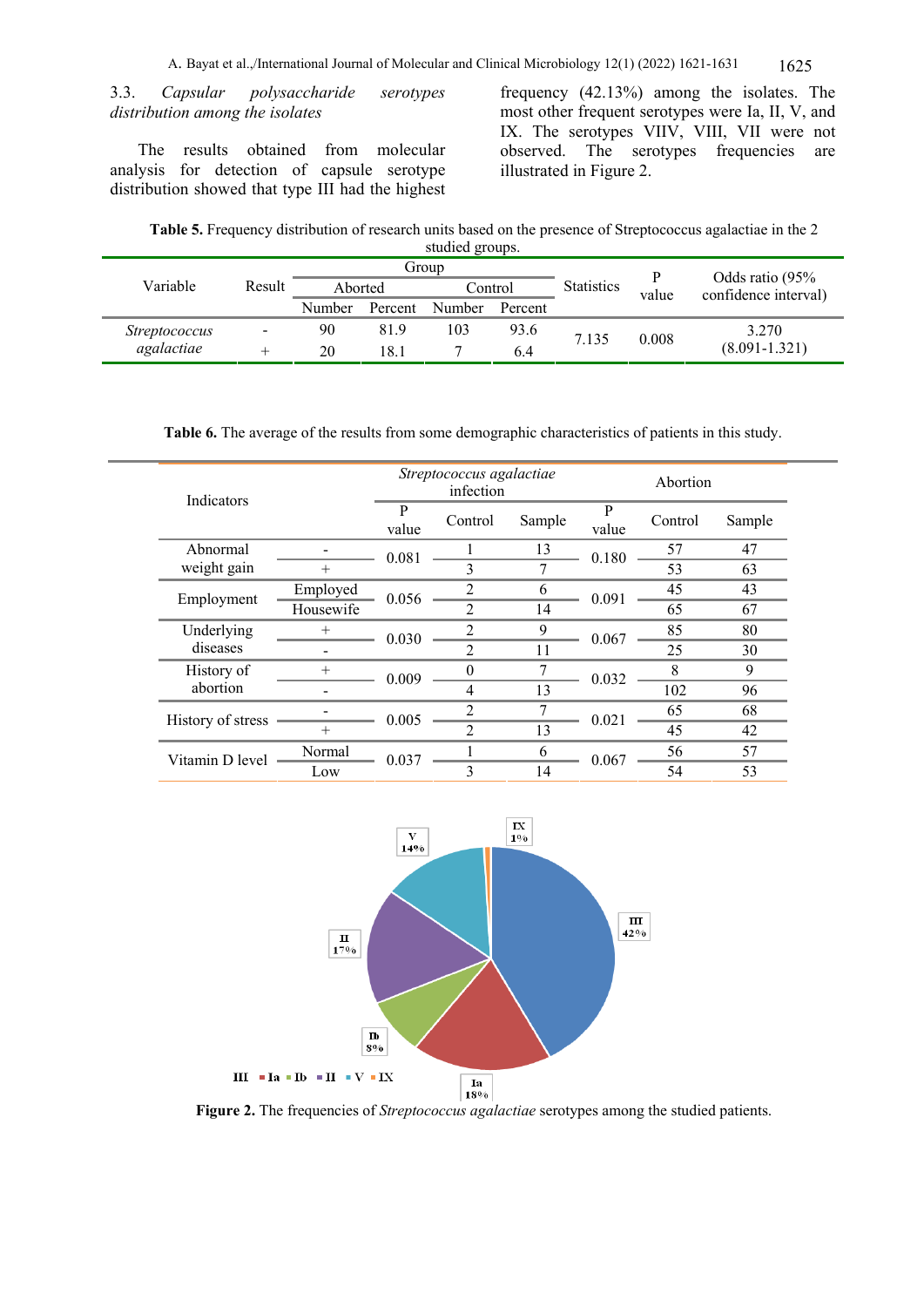# **4. Discussion**

*Streptococcus agalactiae* is among the normal gut flora in some humans, but can also be colonized in secondary organs such as the vagina in women (Liu et al., 2018). This bacterium can cause urinary tract infections in men and urinary tract, uterine, and pelvic infections which may lead to infertility or miscarriage in women (Billick and Gold, 2019; Njum et al., 2019). For these reasons, the studies on the presence of *Streptococcus agalactiae* and finding the risk factors affecting this infection can help to prevent maternal and neonatal infections.

*Streptococcus agalactiae* has different presence in the female reproductive system in different geographical areas which varies from 1% to 40% (Yoshida et al., 2021). These great differences may because of the factors affecting the infection including race, climate, age, sexual activity rate, and finally the methods used for the isolation and identification of this bacterium (Phuoc et al., 2021; Xie et al., 2021).

The present study examined 220 isolates in one year in Isfahan, of which 18.1% in the patient group and 3.6% in the control group were identified as *Streptococcus agalactiae*. The results obtained according to the filled-out questionnaire about the demographic characteristics of the patient and control groups showed that there was a statistically significant relationship between the history of abortion, weight gain, high stress and low levels of vitamin D with increasing abortion rates between the two groups. A history of miscarriage, underlying disease, high stress, and low levels of vitamin D have also increased the risk of vaginal infection by *Streptococcus agalactiae*.

The studies by Boeh et al. (2019), Brooks et al. (2019), and Bearak et al. (2020) have found an association between an increased risk of miscarriage and a history of miscarriage. Research by Jacob et al. (2019), and Akdag Topal and Terzioglu (2019) have also shown that women with anxiety and stress are associated with higher rates of abortion. There are also several studies that have shown the relationship between vitamin D deficiency in the blood with an increase in abortion rates, including the studies of Tayeb et al. (2019) and

Ibrahim (2020). Also, the existence of a history of underlying diseases such as hypertension, and diabetes has been shown in the studies of Somers (2020), Wu et al. (2018) as well as Ghodrati et al. (2019), all of the results are similar to the results of the present study.

In a study conducted by Liu et al. (2018) on 300 pregnant women, during childbirth, and on their infants, the rate of mothers carrying *Streptococcus agalactiae* was 17% (Liu et al., 2018). Silvestre et al. (2020) showed that 12% of pregnant women examined during childbirth carried *Streptococcus agalactiae*, and that the factors including the age, weight gain, and high stress were contributed to the colonization of the bacterium. The results of this study are partially similar to the findings of the present study.

Regan et al. (1996) in a large four-year study examined the association between the establishment of *Streptococcus agalactiae* during pregnancy and its consequences. They tested vaginal secretions for *Streptococcus agalactiae* at 7 medical centers in the United States at 23 to 26 weeks of gestation, and during childbirth for comparison of the number of abortions and premature births among the infected women with *Streptococcus agalactiae*  and uninfected women. They found that the presence of *Streptococcus agalactiae* at 23 to 26 weeks' gestation was associated with an increased risk of miscarriage.

Various studies have shown that *Streptococcus agalactiae* is an important cause of miscarriage and stillbirth (Edwards and Baker, 2015). The results of molecular epidemiology in the present study also showed that 18.1% of women with abortion were infected with *Streptococcus agalactiae*, which was consistent with the mentioned previous studies. In the study of Cai et al. (2020) which used multiplex PCR to identify the serotypes of group B Streptococci, the results showed a high agreement of group B streptococci identification by microbiological methods in culture media and PCR. Similarly, in the present study, the results of biochemical tests and PCR were highly consistent. The fetus is protected against many infectious agents. The fetal immune system does not develop until a few months after birth. Antibodies that cross the placental barrier, including immunoglobulin G (IgG), protect the fetus against many infections, however, during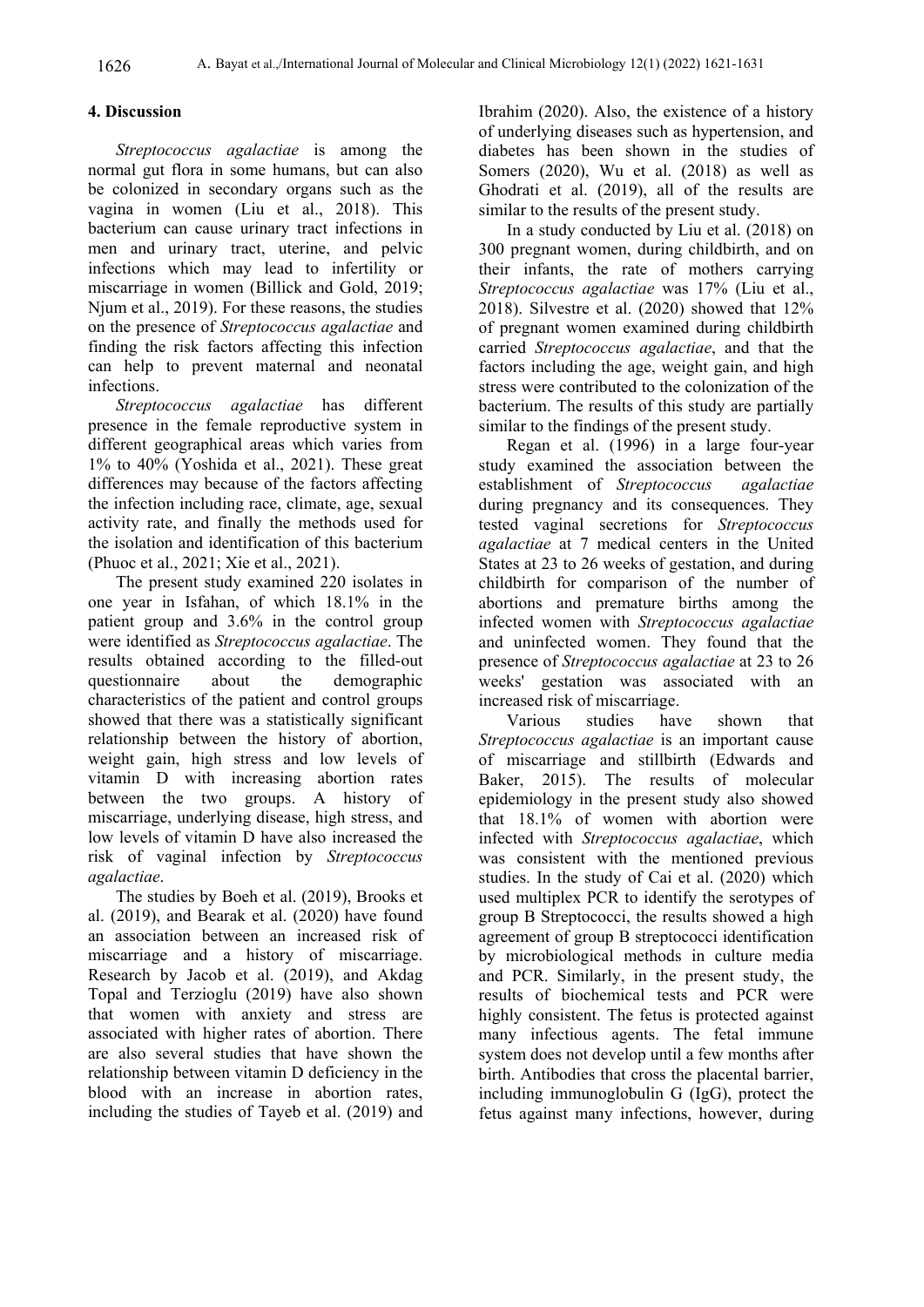pregnancy, the fetus can be exposed to some of the mother's infectious agents. Pregnancy infection is transmitted from mother to fetus through the blood or through ascending pathways (Takahashi et al., 2021). Ascending infections are usually the result of pathogens that travel up the vagina or cervix due to premature or prolonged rupture of membranes or during pregnancy. Amniotic fluid infection is a major cause of miscarriage and may occur in the presence of a healthy membrane without clinical symptoms (Regan et al., 1996). *Streptococcus agalactiae* has been isolated from amniotic fluid and has been frequently found in inflammation of fetal membranes (Yoshida et al., 2021). There have been several reports of the *Streptococcus agalactiae* invasion into amniotic fluid without rupture of embryonic membranes (Naeye and Peters, 1980). Takahashi et al. (2021) pointed to the relation between amniotic fluid infection and abortion, and also cited invisible intrauterine infection as the leading cause of abortion. They have identified *Streptococcus agalactiae* as a key pathogen in this field. Other study has identified inter-amniotic infections as major causes of miscarriage in asymptomatic women with healthy amniotic membranes (Regan et al., 1996). The study by Piedimonte et al. (2018) have also shown that some pathogenic bacteria, such as GBS, primarily attack the amniotic fluid and chorioamnionic fluid, then enter the fetus, leading to miscarriage.

The global distribution of GBS serotypes varies based on geographical location, racial differences, and study time (Njum et al., 2019). In a study conducted by Haimbodi et al. (2021), out of 1129 patients, 3.18% were infected with *Streptococcus agalactiae* in Namibia among which 29% had the capsule type Ia, 27% had the capsule type III, and 17% had the capsule type V. Types VII and VIII were not found in their study. In a study conducted in Korea in 2010, serotypes III (8.29%), V (27.27%) and Ia (17%) had the highest frequency (Seo et al., 2010). In a study in Tabriz in 2010, the presence of GBS was 2.5% and the presence of serotypes were V (5.19%), Ia (9.17%), II (2.16%), Ib (6.13), III (5.9%) and IV (2.8%) (Nahaei et al., 2007). Contrary to the results of this study, serotypes III and IV had a low prevalence.

In this study, the serotype III had the most frequency (42.13%) and the frequencies of the other serotypes were 18.27% for Ia, 8.07% for

Ib, 16.73% for II, 13.9% for V, and 0.9% for IX. Two types of carbohydrate antigens have been defined in the cell wall of *Streptococcus agalactiae*. The group B antigen is common in all strains, and the type of capsular polysaccharide antigen has led to classify this bacterium in 10 serotypes (Jackson et al., 1995). In various studies, it has been determined that the distribution of serotypes of *Streptococcus agalactiae* is different in various geographical areas. A systematic review and meta-analysis on the prevalence of *Streptococcus agalactiae* infection in low-income countries in 2012 showed that the dominant serotype which was identified in all these areas with existing data, was the serotype III (48.9%); followed by serotypes Ia (22.9%), Ib (7.0%), II (6.2%) and V (1.9%). In general, five serotypes Ia, Ib, II, III and V included 85% of all serotypes in these countries (Edmond et al., 2012). In A recent study on the geographical distribution of *Streptococcus agalactiae* has shown that the serotype III has been the most common type in Europe, Central Asia, Africa, and Australia (Asadollahi et al., 2021). The two above studies show that the serotypes III have more been observed in most areas of Central Asia since 2012 than other genotypes. Also, the results of the two studies are consistent with the results of this study. Determination of type of the serotypes in each region helps to plan vaccination and treatment protocols (Bobadilla et al., 2021) and determining them in Isfahan in this study can be helpful for future decisions in this area.

# **Conclusion**

According to the results of previous studies as well as the result of the present study, it seems that *Streptococcus agalactiae* has a role in the deficiencies in female reproductive system such as the abortion. In order to better understand the mechanisms that this bacterium applies for induction of these deficiencies, further researches are required.

#### **Acknowledgement**

This research is extracted from PhD dissertation with the ethics code IR.IAU.FALA.REC.1398.025. The authors of the article sincerely thank the research and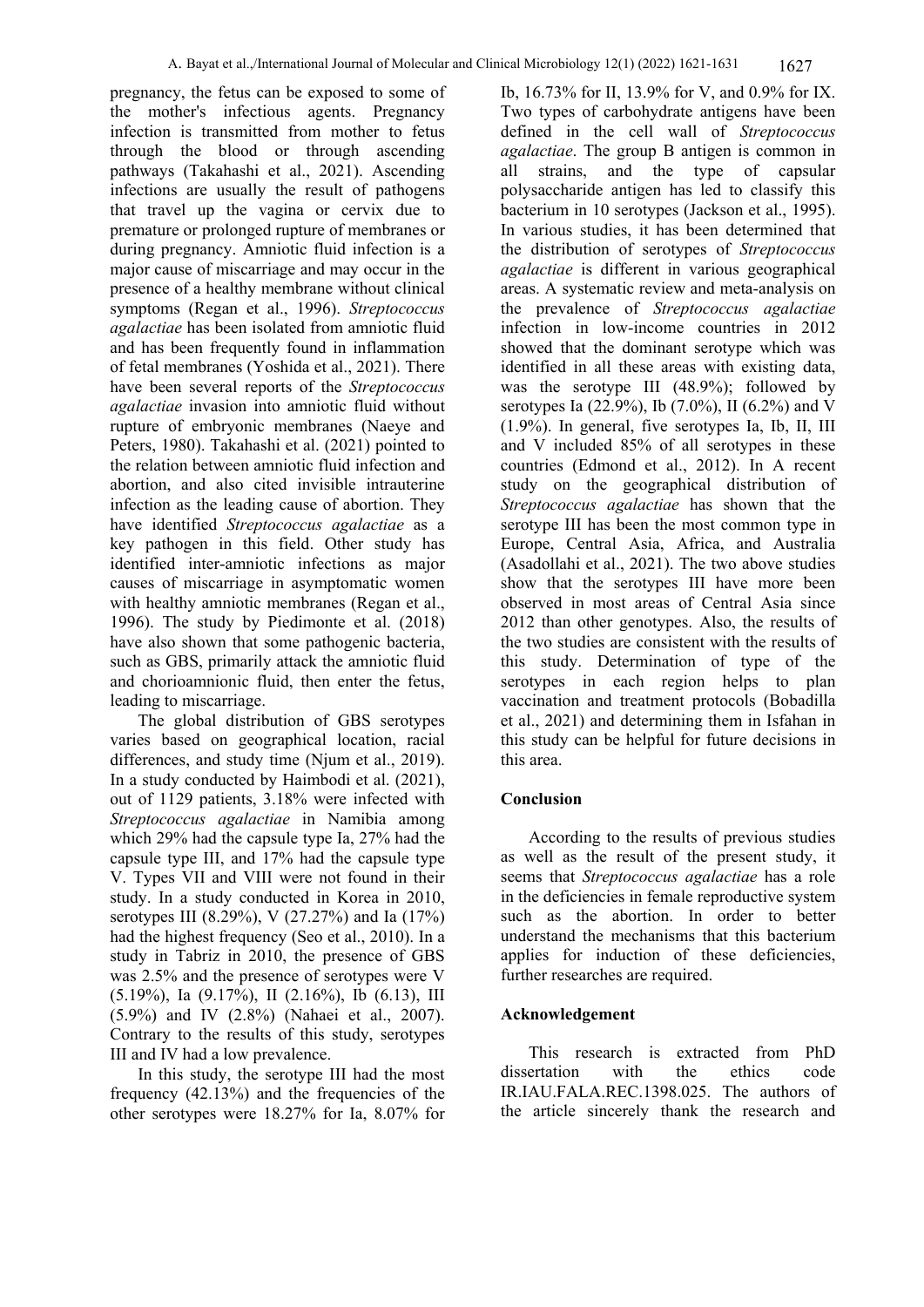technology administration of Falavarjan Branch, Islamic Azad University; and Aaron Gene Company, who provided the instrumental and laboratory facilities for this dissertation. Also, we thank the staff of the hospitals who helped us in the samples collection.

# **Refereces**

- Akdag Topal, C., Terzioglu, F., (2019). Assessment of depression, anxiety, and social support in the context of therapeutic abortion. Perspectives in Psychiatric Care. 55: 618–623. doi: 10.1111/ppc.12380
- Asadollahi, P., Darbandi, A., Lohrasbi, V., Hasannejad-Bibalan, M., Talebi, M., (2021). The status of Streptococcus pneumoniae in Iran compared to the world: a systematic review. Reviews in Medical Microbiology. 2021: 4. doi: 10.1097/MRM.0000000000000300
- Bearak, J., Popinchalk, A., Ganatra, B., Moller, A.-B., Tunçalp, Ö.; Beavin, C., Kwok, L., Alkema, L., (2020). Unintended pregnancy and abortion by income, region, and the legal status of abortion: estimates from a comprehensive model for 1990–2019. The Lancet Global Health. 8: e1152–e1161. doi: 10.1016/ S2214-109X(20)30315-6
- Billick, M., Gold, W.L., (2019). Group B streptococcal endocarditis following elective surgical abortion. CMAJ. 191: E916–E918. doi: 10.1503/cmaj.181688
- Boah, M., Bordotsiah, S., Kuurdong, S., (2019). Predictors of unsafe induced abortion among women in Ghana. Journal of Pregnancy. 2019: 9253650 doi: 10.1155/2019/9253650
- Boonyayatra, S., Wongsathein, D., & Tharavichitkul, P. (2020). Genetic relatedness among Streptococcus agalactiae isolated from cattle, fish, and humans. Foodborne Pathogens and Disease, 17(2): 137-143.
- Bobadilla, F.J., Novosak, M.G., Cortese, I.J., Delgado, O.D., Laczeski, M.E., (2021). Prevalence, serotypes and virulence genes of Streptococcus agalactiae isolated from pregnant women with 35– 37 weeks of gestation. BMC Infectious

Diseases. 21(1): 1-11. *doi:* 10.1186/s12879-020-05603-5

- Brooks, N., Bendavid, E., Miller, G., (2019). USA aid policy and induced abortion in sub-Saharan Africa: an analysis of the Mexico City Policy. The Lancet Global Health. 7: e1046–e1053. doi: 10.1016/S2214-109X(19)30267-0.
- Cai, Y., Liu, Z., Lu, M., Ke, X., zhang, D., Gao, F., Cao, J., Wang, M., Yi, M., (2020). Oral immunization with surface immunogenic protein from Streptococcus agalactiae expressed in Lactococcus lactis induces protective immune responses of tilapia (Oreochromis niloticus). Aquaculture Reports. 18: 100538. doi:10.1016/ j.aqrep.2020.100538
- Cole, J.R., (1990). 17 Streptococcus and related cocci, in: Carter, G.R., Cole, J.R. (Eds.), Diagnostic procedure in veterinary bacteriology and mycology (fifth edition). San Diego, Academic Press, pp. 211–220. doi:10.1016/B978- 0-12-161775-2.50021-9.
- Edwards, M.S., Baker, C.J., (2015). 203 Streptococcus agalactiae (Group B Streptococcus), in: Bennett, J.E., Dolin, R., Blaser, M.J. (Eds.), Mandell, Douglas, and Bennett's Principles and Practice of Infectious Diseases (Eighth Edition). Philadelphia, W.B. Saunders, pp. 2340-2348.e2. doi: 10.1016/B978-1- 4557-4801-3.00203-4.
- Emaneini, M., Jabalameli, F., Abani, S., Dabiri, H., & Beigverdi, R. (2016). Comparison of virulence factors and capsular types of Streptococcus agalactiae isolated from human and bovine infections. Microbial pathogenesis, 91: 1-4. DOI: 10.1016/j.micpath.2015.11.016
- Fathalla, M.F., (2020). Safe abortion: The public health rationale. Best Practice & Research Clinical Obstetrics & Gynaecology. 63: 2–12. doi: 10.1016/j.bpobgyn.2019.03.010
- Fujii, T., (2002). Herbal factors in the treatment of autoimmunity-related habitual abortion, in: Vitamins & Hormones. Academic Press, pp. 333–344. doi: 10.1016/S0083-6729(02)65070-8
- Ghazvini, K., Keikha, M., (2021). The impact of the scpB virulence factor of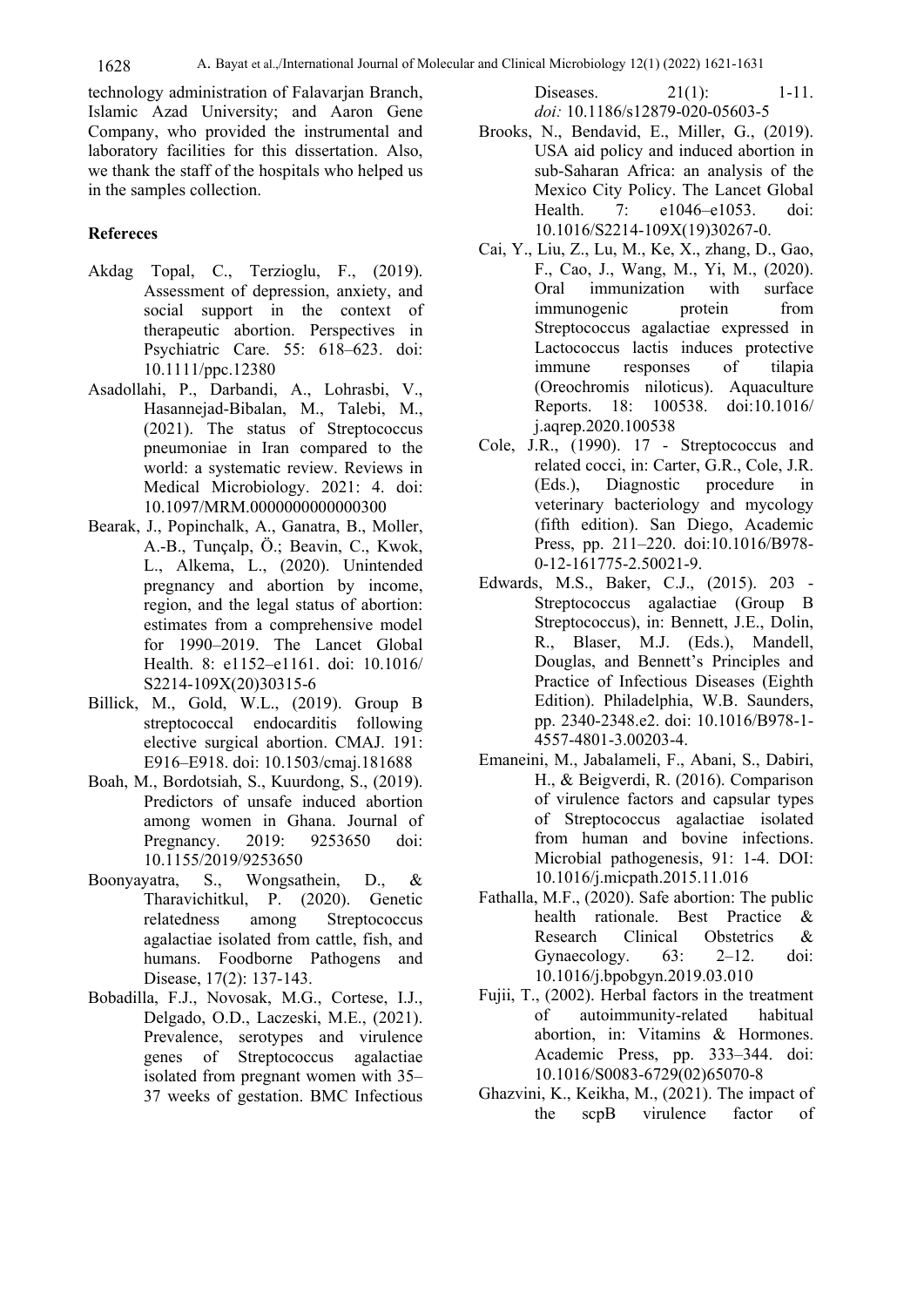Streptococcus agalactiae and develop to early-onset disease in newborns. Gene Reports. 22: 101002. doi: 10.1016/ j.genrep.2020.101002

- Ghodrati, F., Saadatmand, N., Gholamzadeh, S., Akbarzadeh, M., (2019). The seven-year epidemiological study of legal abortion caused by heart disease, blood disorders, diabetes and hypertension as referred to forensic medicine centers in Fars province. Family Medicine & Primary Care Review. 2019(1): 23-29. doi: 10.5114/fmpcr.2019.82975
- Haimbodi, E.L., Mukesi, M., Moyo, S.R., (2021). Prevalence and molecular characterization of group B streptococcus in pregnant women from hospitals in Ohangwena and Oshikoto regions of Namibia. BMC microbiology. 21: 1–9. doi: 10.1186/s12866-021- 02283-2.
- Ibrahim, H.A., (2020). Relationship between helicobacter pylori infection, serum vitamin d3 level and spontaneous abortion. International Journal of General Medicine. 13: 469. doi: 10.2147/IJGM.S251075
- Jackson, L.A., Hilsdon, R., Farley, M.M., Harrison, L.H., Reingold, A.L., et al., (1995) Risk factors for group B streptococcal disease in adults. Annals of Internal Medicine. 123: 415-420. doi: 10.7326/0003-4819-123-6-1995 09150-00003.
- Jacob, L., Gerhard, C., Kostev, K., Kalder, M., (2019). Association between induced abortion, spontaneous abortion, and infertility respectively and the risk of psychiatric disorders in 57,770 women followed in gynecological practices in Germany. Journal of Affective Disorders. 251: 107–113. doi: 10.1016/j.jad.2019.03.060
- Lin, S.-Y., Cheng, W.-F., Su, Y.-N., Chen, C.- A., Lee, C.-N., (2006). Septic shock after intracervical laminaria insertion. Taiwanese Journal of Obstetrics and Gynecology. 45: 76–78. doi: 10.1016/S1028-4559(09)60198-4
- Liu, D.-Y., Li, R.-Y., Fu, L.-J., Adu-Gyamfi, E.A., Yang, Y., Xu, Y., Zhao, L.-T., Zhang, T.-F., Bao, H.Q., Xu, X.-O., (2021). SNP rs12794714 of CYP2R1 is

associated with serum vitamin D levels and recurrent spontaneous abortion (RSA): a case–control study. Archives of Gynecology and Obstetrics. 304: 179–190. doi: 10.1007/s00404-021- 06004-y

- Liu, X.-L., Xiao, Y., Zhang, H., Wu, L.-J., (2018). Comparison of vaginal flora in patients with spontaneous abortion and women with normal first-trimester. Reproductive and Developmental Medicine. 2: 150. doi: 10.4103/2096- 2924.248490
- Melin, P., (2011). Neonatal group B streptococcal disease: from pathogenesis to preventive strategies. Clinical Microbiology and Infection. 17: 1294– 1303. doi: 10.1111/j.1469-0691.2011. 03576.x
- Merril, C., (1990). Silver staining of proteins and DNA. Nature (London). 343: 779– 780. doi: 10.1038/343779a0
- Naeye, R., Peters, E., (1980). Causes and consequences of premature rupture of fetal membranes. The Lancet. 315: 192– 194. doi: 10.1016/s0140-6736(80) 90674-1.
- Nahaei, M.R., Ghandchilar, N., Bilan, N., Ghahramani, P., (2007). Maternal carriage and neonatal colonization of Streptococcus agalactiae in Tabriz, Northwest Iran. Iranian Journal of Medical Sciences. 32: 177–181. https://ijms.sums.ac.ir/article\_39943.ht ml.
- Njum, A.A., Alwan, J.A., Abdul-Hassan, L.S., (2019). Role of inflammatory cytokines and immune reactive molecules in pathogenesis of Streptococcus agalactiae in aborted healthy women. Indian Journal of Public Health. 10: 885. doi:10.5958/0976-5506.2019.02005.9
- O'Higgins, A.C., Egan, A.F., Murphy, O.C., Fitzpatrick, C., Sheehan, S.R., Turner, M.J., (2014). A clinical review of maternal bacteremia. International Journal of Gynecology & Obstetrics. 124: 226–229. doi: 10.1016/j.ijgo. 2013.08.023
- Phuoc, N.N., Linh, N.T.H., Crestani, C., Zadoks, R.N., (2021). Effect of strain and enviromental conditions on the virulence of Streptococcus agalactiae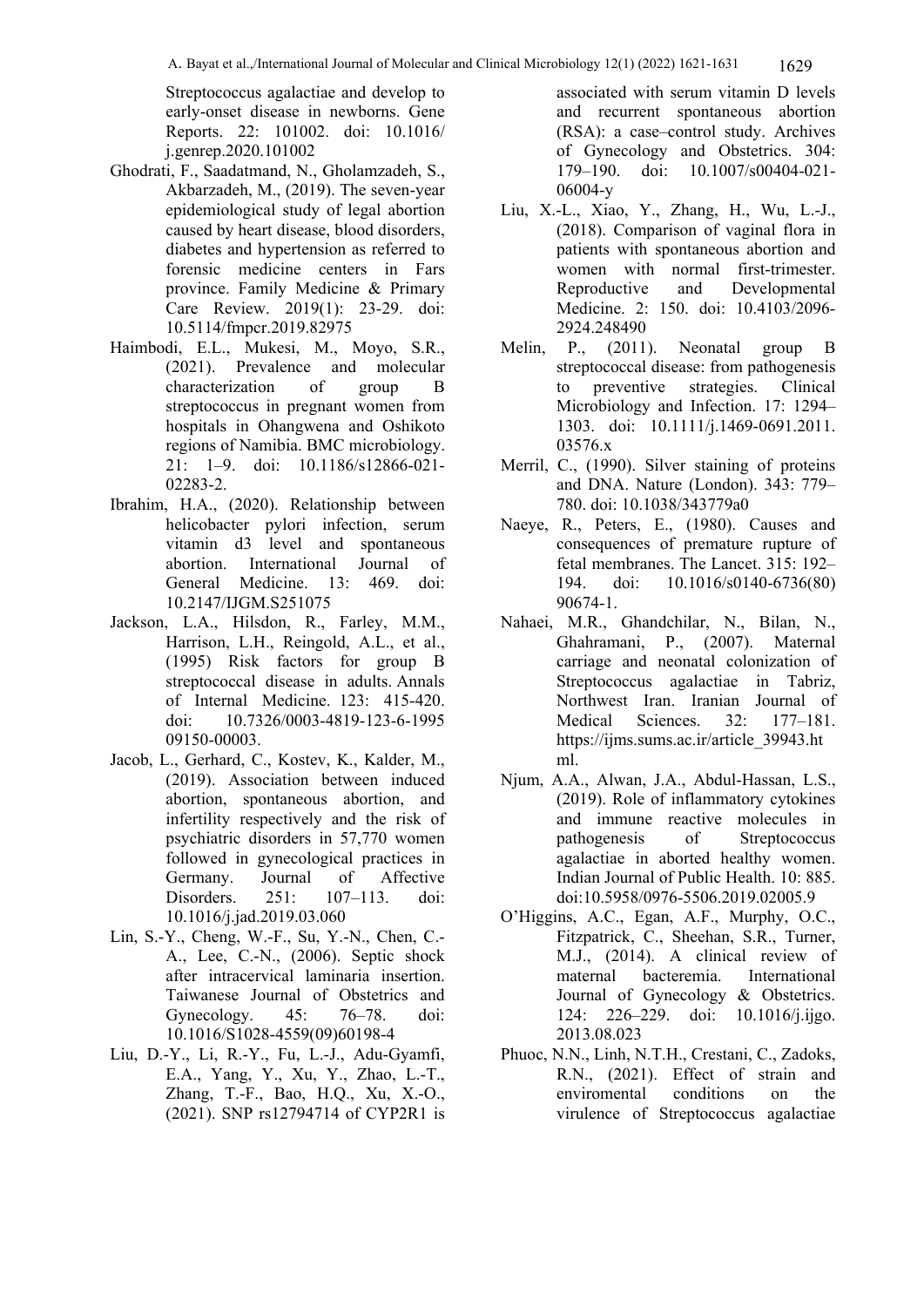1630 A. Bayat et al.,/International Journal of Molecular and Clinical Microbiology 12(1) (2022) 1621-1631

(Group B Streptococcus; GBS) in red tilapia (Oreochromis sp.). Aquaculture. 534: 736256. doi: 10.1016/j.aquaculture. 2020.736256

- Piedimonte, S., Almohammadi, M., Lee, T.C., (2018). Group B Streptococcus tricuspid valve endocarditis with subsequent septic embolization to the pulmonary artery: A case report following elective abortion. Obstetric medicine. 11: 39–44. doi: 10.1177/1753495X17714711
- Poyart, C., Réglier-Poupet, H., Tazi, A., Billoët, A., Dmytruk, N., Bidet, P., Bingen, E., Raymond, J., Trieu-Cuot, P., (2008). Invasive group B streptococcal infections in infants, France. Emerging Infectious Diseases. 14: 1647. doi: 10.3201/eid1410.080185
- Regan, J.A., Klebanoff, M.A., Nugent, R.P., Eschenbach, D.A., Blackwelder, W.C., Lou, Y., Gibbs, R.S., Rettig, P.J., Martin, D.H., Edelman, R., (1996). Colonization with group B streptococci in pregnancy and adverse outcome. American Journal of Obstetrics and Gynecology. 174: 1354–1360. doi: 10.1016/s0002-9378(96)70684-1.
- Renner, R.-M., de Guzman, A., Brahmi, D., (2014). Abortion care for adolescent and young women. International Journal of Gynecology & Obstetrics. 126: 1–7. doi: 10.1016/j.ijgo.2013.07.034
- Rodrigues-Pereira, S., Rego, S., Pereira, I., Araújo, C., Marques-Carvalho, R., (2020). A rare case of streptococcus B meningitis in post-partum. European Journal of Obstetrics & Gynecology and Reproductive Biology. 254: 332–333. doi: 10.1016/j.ejogrb.2020.08.041
- Seo, Y.S., Srinivasan, U., Oh, K.-Y., Shin, J.-H., Chae, J.D., Kim, M.Y., Yang, J.H., Yoon, H.-R., Miller, B., DeBusscher, J., (2010). Changing molecular epidemiology of group B streptococcus in Korea. Journal of Korean Medical Science. 25: 817–823. doi: 10.3346/jkms.2010.25.6.817.
- Shetty, A.S., Subbaiah, S., Anuradha, S., Kini, P., Kumar, R.K., (2016). Screening for Group B streptococcal carriage in antenatal cases in a tertiary care hospital. Pediatric Infectious Disease. 8:

134–135. doi: 10.1016/j.pid. 2016. 07.004

- Silvestre, I., Borrego, M.J., Jordão, L., (2020). Biofilm formation by ST17 and ST19 strains of Streptococcus agalactiae. Research in Microbiology. 171: 311– 318. doi: 10.1016/j.resmic.2020.08.001
- Skarbye, A.P., Krogh, M.A., Denwood, M., Bjerring, M., Østergaard, S., (2021). Effect of enhanced hygiene on transmission of Staphylococcus aureus, Streptococcus agalactiae, and Streptococcus dysgalactiae in dairy herds with automatic milking systems. Journal of Dairy Science. 104: 7195– 7209. doi: 10.3168/jds.2020-19635
- Skjeldestad, F., Gargiullo, P., Kendrick, J., (1998). Induced abortion & ectopic pregnancy. ACOG Clinical Review. 3: 7–8. doi: 10.1016/S1085-6862(98) 80088-5
- Somers, E.C., (2020). Pregnancy and autoimmune diseases. Best Practice & Research Clinical Obstetrics & Gynaecology. 64: 3–10. doi: 10.1016/j.bpobgyn.2019.11.004.
- Soper, D.E., (2020). Bacterial vaginosis and surgical site infections. American Journal of Obstetrics and Gynecology. 222: 219–223. doi: 10.1016/j.ajog. 2019.09.002
- Spellerberg, B., (2000). Pathogenesis of neonatal Streptococcus agalactiae infections. Microbes and Infection. 2: 1733–1742. doi: 10.1016/S1286- 4579(00)01328-9
- Takahashi, T., Lee, S., Kim, S., (2021). Genomic characteristics of Streptococcus agalactiae based on the pan-genome orthologous group analysis according to invasiveness and capsular genotype. Journal of Infection and Chemotherapy. 27: 814–819. doi: 10.1016/j.jiac.2021.01.008
- Tayeb, F.A., Salman, Y.J., Ameen, K.M., (2019). The impact of Toxoplasma gondii infection on the vitamin D3 levels among women in childbearing age in Kirkuk Province-Iraq. Open Journal of Medical Microbiology. 9: 151–167. doi: 10.4236/ojmm.2019. 94015